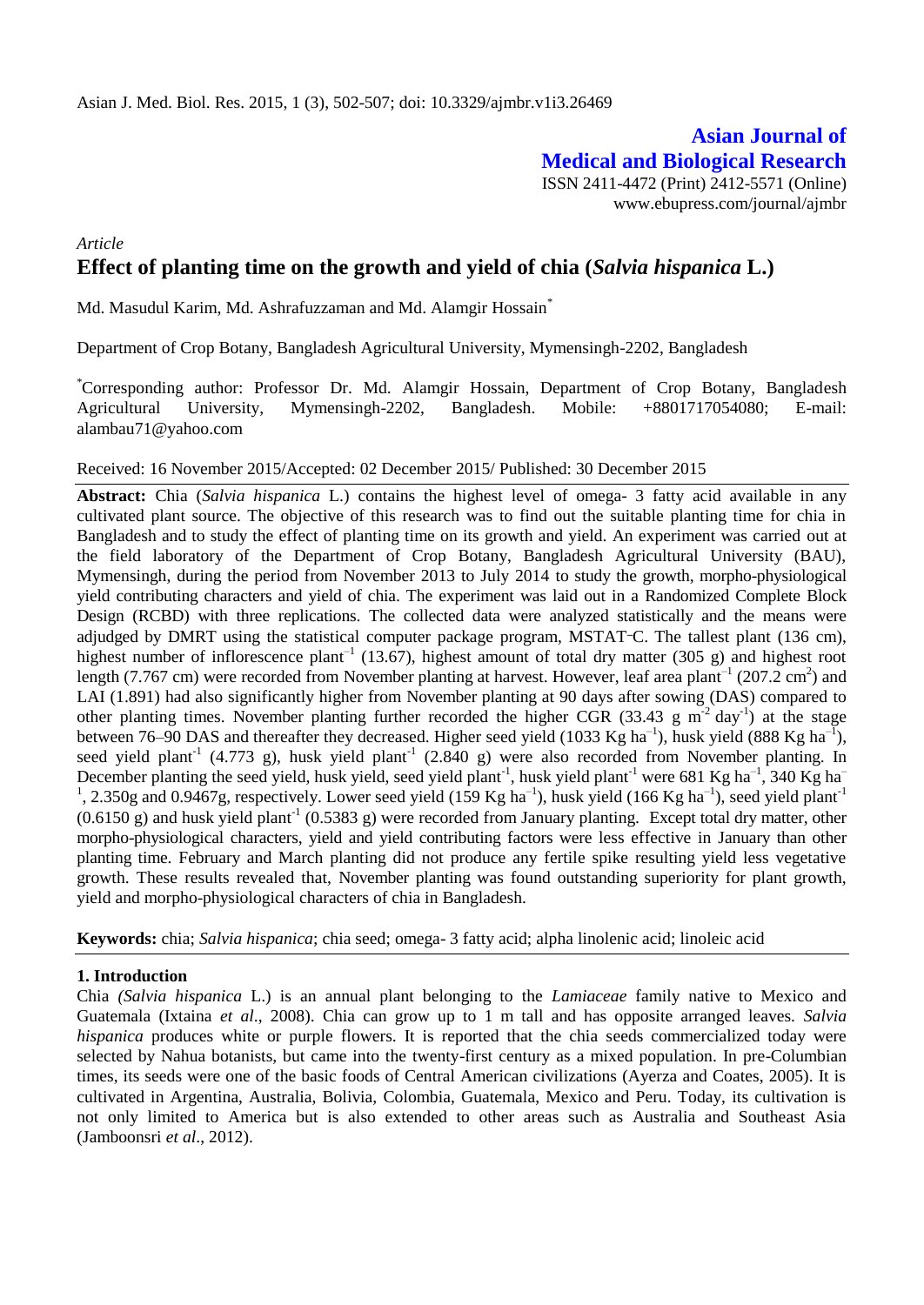As public health awareness is increasing day by day throughout the world, demand for functional food with multiple health benefits is also increasing. The use of medicinal food from folk medicine to prevent diseases such as diabetes, obesity, and cardiovascular problems is now gaining momentum in the globe.

Chia seed is composed of protein  $(15\% -25\%)$ , fats  $(30\% -33\%)$ , carbohydrates  $(26\% -41\%)$ , high dietary fiber (18%–30%), ash (4%–5%), minerals, vitamins, dry matter (90%–93%) and also contains a high amount of antioxidants (Ixtaina *et al*., 2008). Recently, chia seed has become important for human health and nutrition because its high content of ω-3 fatty acid that promotes beneficial health effects (Vuksan *et al*., 2010). The ALA (alpha linolenic fatty acid) in Chia seed is the only known essential omega-3 fatty acid that the body can't produce on its own. Omega-3 is found in foods such as chia seed, flax seed, flax oil, olive oil, walnuts, sea fish, kale, spinach, cauliflower, broccoli etc. If you're looking to boost your nutritional intake, look no further than the humble chia seed. Per gram chia seeds contain: 8× more omega-3 than salmon, 6× more calcium than milk,  $3\times$  more iron than spinach,  $15\times$  more magnesium than broccoli,  $2\times$  more fiber than bran flakes,  $6\times$  more protein than kidney beans,  $4\times$  more phosphorous than whole milk. Now a day chia is treated as a newly discovered superfood.

In Bangladesh, chia is a new crop, but the economic value of chia in international market and even in Bangladesh market is very high. So successful cultivation of chia in Bangladesh will improve economic and medicinal value. Selection of planting time is very effective to increase yield in crop plants, and being a new crop in Bangladesh chia needs adjustment in planting time for higher growth and yield in this new environment. Keeping this point in mind the present study was conducted at Bangladesh Agricultural University (BAU), Mymensingh (AEZ-9) to find out the feasibility of chia seed production in Bangladesh by optimizing time of planting.

#### **2. Materials and Methods**

The seeds of Chia were used as the planting materials for this experiment. The experimental field was medium high land belonging to the Sonatala soil series of grey flood plain soil type under the Agro-ecological Zone-9 (AEZ-9) named old Brahmaputra Flood Plain (FAO, 1988). The experiment was laid out as single factor experiment in Randomized Completely Block Design (RCBD) with 5 treatments and 3 replicates. The experiment consisted of 12 unit plots; each plot was 5 m  $\times$  4 m in size. Plot to plot distance was 0.5 m. The experimental land was first opened on  $2<sup>nd</sup>$  November 2013 with a power tiller. The land was further ploughed and cross-ploughed several times followed by laddering until a good tilth was achieved. Fertilizers used in the experimental land were urea (120 Kg ha<sup>-1</sup>), triple superphosphate (80 Kg ha<sup>-1</sup>), muriate of potash (60 Kg ha<sup>-1</sup>), gypsum (30 Kg ha<sup>-1</sup>) and well decomposed cowdung (10 t ha<sup>-1</sup>). Before final harrowing a basal dose of half of the amount of urea; all-triple superphosphate, muriate of potash gypsum and cowdung were applied. The remaining half of urea was top-dressed after 45 days after sowing (DAS) when the plants reached at juvenile stage. Planting times were the treatment of this research. Five planting times were used as follows: November, December, January, February and March. Agronomic practices like irrigation, weeding, thinning etc. were done accordingly. The plants were uprooted carefully for data collection. The crop of each experimental plot was harvested separately at full physiological maturity on different dates. The harvested crop of each plot was bundled separately and tagged properly. The bundles were dried in sunshine and brought to a clean floor. Seeds and other plant parts were collected by simple hand threshing and data were recorded properly. The collected data were analyzed statistically following the analysis of variance (ANOVA) technique and the mean differences were adjudged by Duncan's Multiple Range Test (DMRT) using the statistical computer package program, MSTAT**\_**C. (Gomez and Gomez, 1984).

#### **3. Results and Discussion**

### **3.1. Responses of planting time on morpho-physiological and growth characters of chia**

Morpho-physiological and growth characters of chia were significantly influenced by planting time (Table 1). The tallest plant (135.9 cm) was recorded in November planting and the shortest plants (73.54 cm) were found in March planting which is statistically identical with January planting (74.38 cm).The longest roots (7.767 cm) were recorded in November planting. Total dry matter (245.7 g) at harvest obtained from November planting was found highest among all planting time and March planting showed the lowest (54.03 g) dry matter production. The Maximum leaf area plant<sup>-1</sup> at juvenile stage  $(207.2 \text{ cm}^2)$  was obtained from November planting. The minimum leaf area plant<sup>-1</sup> (69.74 cm<sup>2</sup>) was recorded in February planting. Plant height, root length, leaf area and total dry matter are the important growth contributing characters for any crop which would be related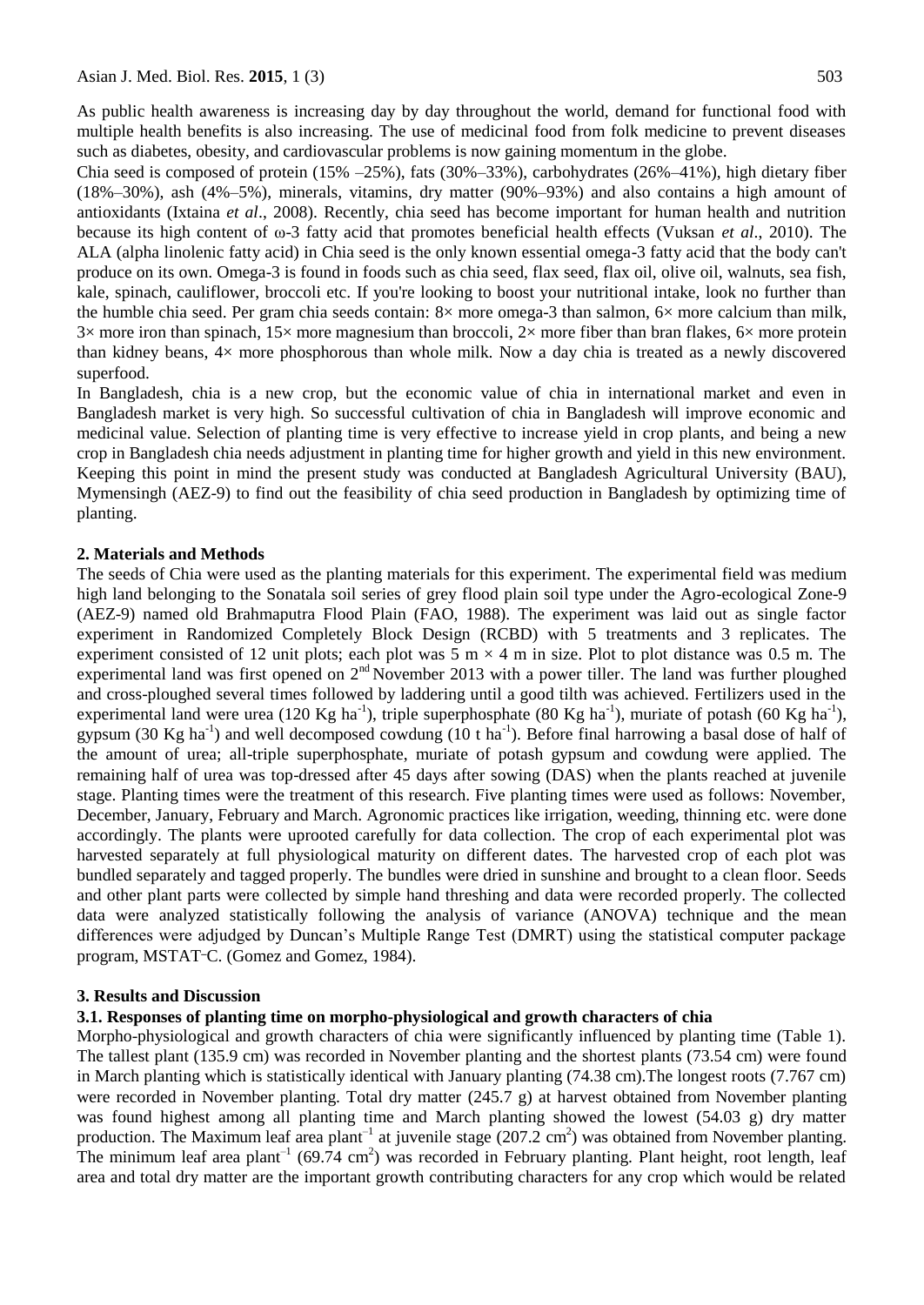on several factors like genetic makeup, planting time, nutrient availability, environmental or climatic condition, soil characteristics, regional adaptability, cultural practices etc. Moosavi *et. al.* (2012) reported that delay in sowing decreased significantly the plant height, leaf area index, total fresh and dry yield in Maize. Significant differences in plant height of two kenaf genotypes were found between the early and late plantings, throughout the growing period (Danalatos and Archontoulis, 2004)). This variation in plant height, root length, leaf area and total dry matter of chia were significant which may be due to planting time. This result indicated that plant height of chia may be influenced by temperature and other environmental conditions. Further investigation is required to clarify this issue. Leaf area index (LAI) at juvenile stage is an important indicator of vegetative growth which was found higher in November planting as compared to other planting times. Crop growth rate (CGR) was also found higher at every growth stages in November planting. These variations on LAI and CGR may be due to planting time.

### **3.2. Responses of planting time on Number of inflorescence plant-1**

The planting time significantly influenced the number of inflorescence plant<sup>-1</sup> (Figure 1). The highest  $(13.67)$ number of inflorescence plant<sup>-1</sup> was found in case of November planting and the lowest  $(4.67)$  one was found in case of January planting whereas the intermediate type (8.33) was found in December (Figure 1). This may be due to higher branching and the plant height as well. On the contrary, lower number of inflorescence was found in case of January planting may be due to less number of branch, soil and environmental conditions. In case of February planting, plant fail to produce any ripen inflorescence because before ripening of inflorescence re-growth was started and in case of March planting plant fail to set inflorescence because of starting of re-growth (Figure 3). This result indicated that chia may be a photo sensitive plant or short day plant. Further investigation is required to clarify this issue.

| <b>Planting</b><br>time | Plant height<br>harvest<br>at<br>(cm) | length<br>Root<br>harvest<br>at<br>(cm) | $plan-1$<br>LA<br>(cm <sup>2</sup> )<br>at<br>juvenile stage<br>(90DAS) | <b>TDM</b><br>plant <sup>-1</sup><br>at harvest $(g)$ | LAI plant <sup>1</sup> at<br>juvenile stage<br>(90DAS) | CGR<br>at<br>juvenile<br>stage<br>$(76-90)$<br>$(g/m^2/d)$ |
|-------------------------|---------------------------------------|-----------------------------------------|-------------------------------------------------------------------------|-------------------------------------------------------|--------------------------------------------------------|------------------------------------------------------------|
| November                | 135.9a                                | 7.767a                                  | 207.2 a                                                                 | 305.3a                                                | 1.891 a                                                | 33.43a                                                     |
| December                | 94.52 b                               | 5.550 b                                 | 191.7 <sub>b</sub>                                                      | 248.3 b                                               | 1.791h                                                 | 31.06 a                                                    |
| January                 | 74.38 d                               | 4.333c                                  | 83.05c                                                                  | 91.72c                                                | 1.643 c                                                | 26.38 b                                                    |
| February                | 81.67 c                               | 4.243c                                  | 69.74d                                                                  | 76.84 d                                               | 1.643 c                                                | 21.01c                                                     |
| March                   | 73.54 d                               | 4.420c                                  | 87.47 c                                                                 | 54.03 e                                               | 1.701c                                                 | 5.203 d                                                    |
| LSD <sub>0.01</sub>     | 5.966                                 | 0.3124                                  | 8.821                                                                   | 9.995                                                 | 0.08664                                                | 3.896                                                      |
| Sig. level              | $***$                                 | **                                      | $***$                                                                   | **                                                    | **                                                     | **                                                         |

**Table 1. Effect of planting time on some growth contributing characters of chia.**

In a column, figures with similar letter do not differ significantly whereas figures with dissimilar letters differ significantly. \*\* indicates significant at P≤ 1.0% level and \* indicates significant at P≤ 5.0% level.

|  |  |  |  | Table 2. Effect of planting time on some yield contributing characters. |
|--|--|--|--|-------------------------------------------------------------------------|
|--|--|--|--|-------------------------------------------------------------------------|

| <b>Planting</b><br>time | Days to<br>100%<br>flowering | Days to<br>harvesting    | Main<br>inflorescence<br>length (cm) | Average<br>inflorescen<br>ce length<br>(cm) | <b>Number</b><br>of seeds<br>floret <sup>1</sup> | Per cent<br>sterile<br>floret | <b>Seed</b><br>yield<br>$plant-1(g)$ | <b>Husk</b><br>yield<br>$\mathbf{plant}^{-1}(\mathbf{g})$ |
|-------------------------|------------------------------|--------------------------|--------------------------------------|---------------------------------------------|--------------------------------------------------|-------------------------------|--------------------------------------|-----------------------------------------------------------|
| November                | 80.70 <sub>b</sub>           | 109.2 <sub>b</sub>       | 20.80a                               | 9.49a                                       | 3.547a                                           | 7.217h                        | 4.773 a                              | 2.840a                                                    |
| December                | 84.07 ab                     | 114.8a                   | 20.78a                               | 9.077a                                      | 3.090 b                                          | 9.017a                        | 2.350 <sub>b</sub>                   | 0.9467 b                                                  |
| January                 | 86.23a                       | 118.6 a                  | 19.67 a                              | 7.760 b                                     | 2.167c                                           | 10.54a                        | 0.6150c                              | 0.5383c                                                   |
| February                | $\overline{\phantom{a}}$     | $\overline{\phantom{a}}$ |                                      |                                             |                                                  |                               |                                      |                                                           |
| March                   |                              | $\overline{\phantom{a}}$ |                                      |                                             | $\overline{\phantom{0}}$                         | $\overline{\phantom{a}}$      |                                      |                                                           |
| LSD <sub>0.01</sub>     | 3.774                        | 3.975                    | 2.150                                | 0.7704                                      | 0.1189                                           | 1.527                         | 0.5824                               | 0.2658                                                    |
| Sig. level              | **                           | $***$                    | NS                                   | $***$                                       | **                                               | $**$                          | **                                   | $***$                                                     |

In a column, figures with similar letter do not differ significantly whereas figures with dissimilar letters differ significantly, NS = non significant, \*\* indicates significant at P≤ 1.0% level, - indicates no yield was obtained.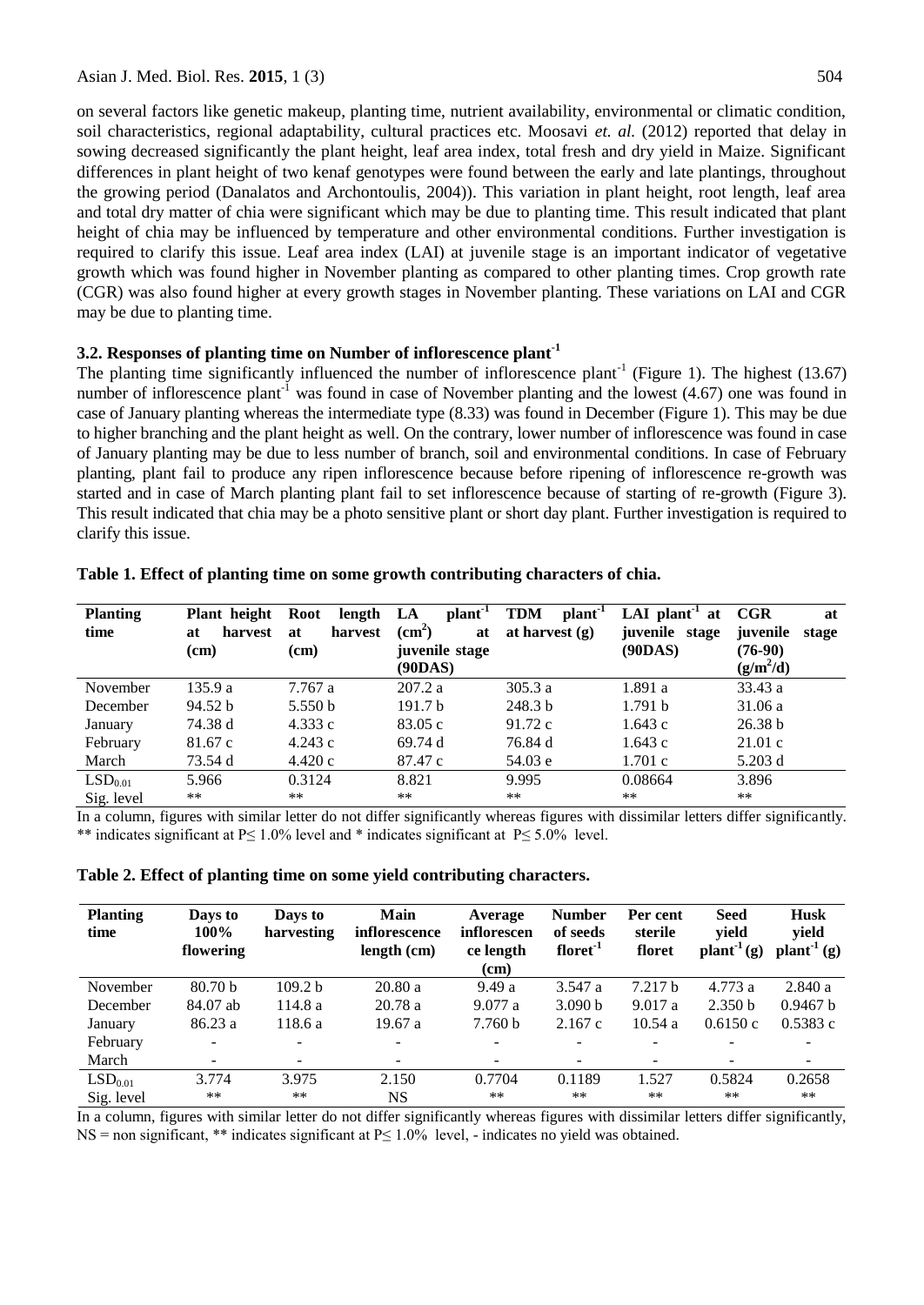

**Figure 1. Effect of planting time of chia on number of inflorescence plant-1 (NIPP) at harvest. Vertical bars represent standard error of means (n=3).**



**Figure 2. Seed and husk yield of chia plant (Kg ha-1 ) at different planting time. Vertical bars represent standard error of means (n=3).**

#### **3.3. Responses of planting time on yield contributing characters of chia**

Yield contributing characters like flowering, harvesting time, inflorescence length, number of seeds floret<sup>-1</sup>, per cent sterile florets, seed yield plant<sup>-1</sup>, husk yield plant<sup>-1</sup> etc also significantly influenced by planting time (Table 2). Comparatively less time was required to full flowering in November planting. Average inflorescence length was also higher in November planting although main inflorescence length was statistically similar. Number of seed floret  $^{-1}(3.547)$ , seed yield plant<sup>-1</sup> (4.773 g) and husk yield plant<sup>-1</sup>(2.840 g) were also found higher in November planting as compared to December (3.090 , 2.350 and 0.9467 g respectively) and January 2.167, 0.6150 g and 0.5383g respectively) planting. This variation may be due to the effect of variation of planting time. Percentage of sterile floret was higher in January planting (10.54) than December (9.017) and November planting (7.217). Due to late planting the sterility may be higher. Because of starting of re-growth yield contributing parameters could not be achieved from February and March planting, (Figure 3). Possible cause of starting re-growth may be due to higher temperature and day length effect on chia.

#### **3.4. Responses of planting time on seed yield and husk yield**

Seed yield and husk yield (kg ha<sup>-1</sup>) differ significantly ( $P \le 1.0\%$ ) among the planting times (Figure 2). Higher seed yield (1033 kg ha<sup>-1</sup>) and husk yield (888 kg ha<sup>-1</sup>) was found from November planting. Lower seed yield (159 kg ha<sup>-1</sup>) and husk yield (166 kg ha<sup>-1</sup>) was found from January planting. Intermediate type seed yield and husk yield (681 and 340 kg ha<sup>-1</sup>, respectively) were found from December planting (Figure 2). This variation on seed and husk yield may be due to planting time, soil, environmental conditions etc. Yield cannot be achieved due to starting of re-growth in case of February and March planting. Similar findings were also obtained by Ayerza and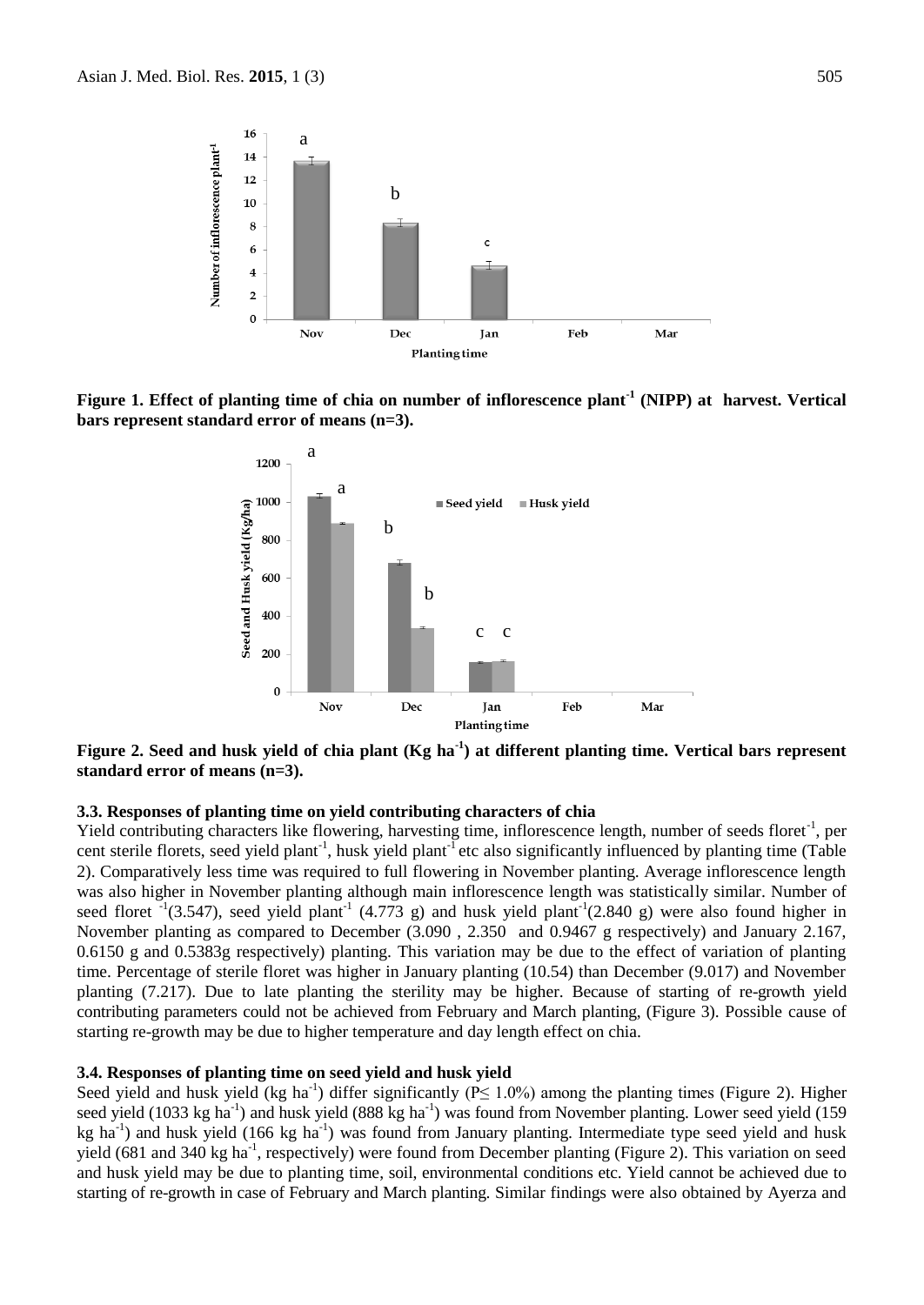Coates (2005) who reported the seed yield as  $500-600$  kg ha<sup>-1</sup> of seeds; however, experimental plots located in Salta, Argentina, provide a yield of around  $2500$  Kg ha<sup>-1</sup>, with the assistance of irrigation and nitrogen fertilization. Ayerza and Coates (2007) also reported that the yield of chia 2253 kg ha<sup>-1</sup> and the growth period required 135 days in yungas ecosystem of tropical Argentina.









Re-growth at the apex of the inflorescence No reproductive growth in March planting

### **Figure 3. Some pictorial view of the experiment.**

### **4. Conclusions**

Based on the research result it may be concluded that Bangladesh has a good potential for chia seed production and it should be planted on November for higher seed yield.

### **Acknowledgements**

This research was also a part of project funded by Bangladesh Agricultural University Research System (BAURES).

### **References**

Ayerza R and W Coates, 2005. Effect of ground chia seed and chia oil on plasma total cholesterol, LDL, HDL, triglyceride content and fatty acid composition when fed to rats. Nutr. Res., 11: 995–1003.